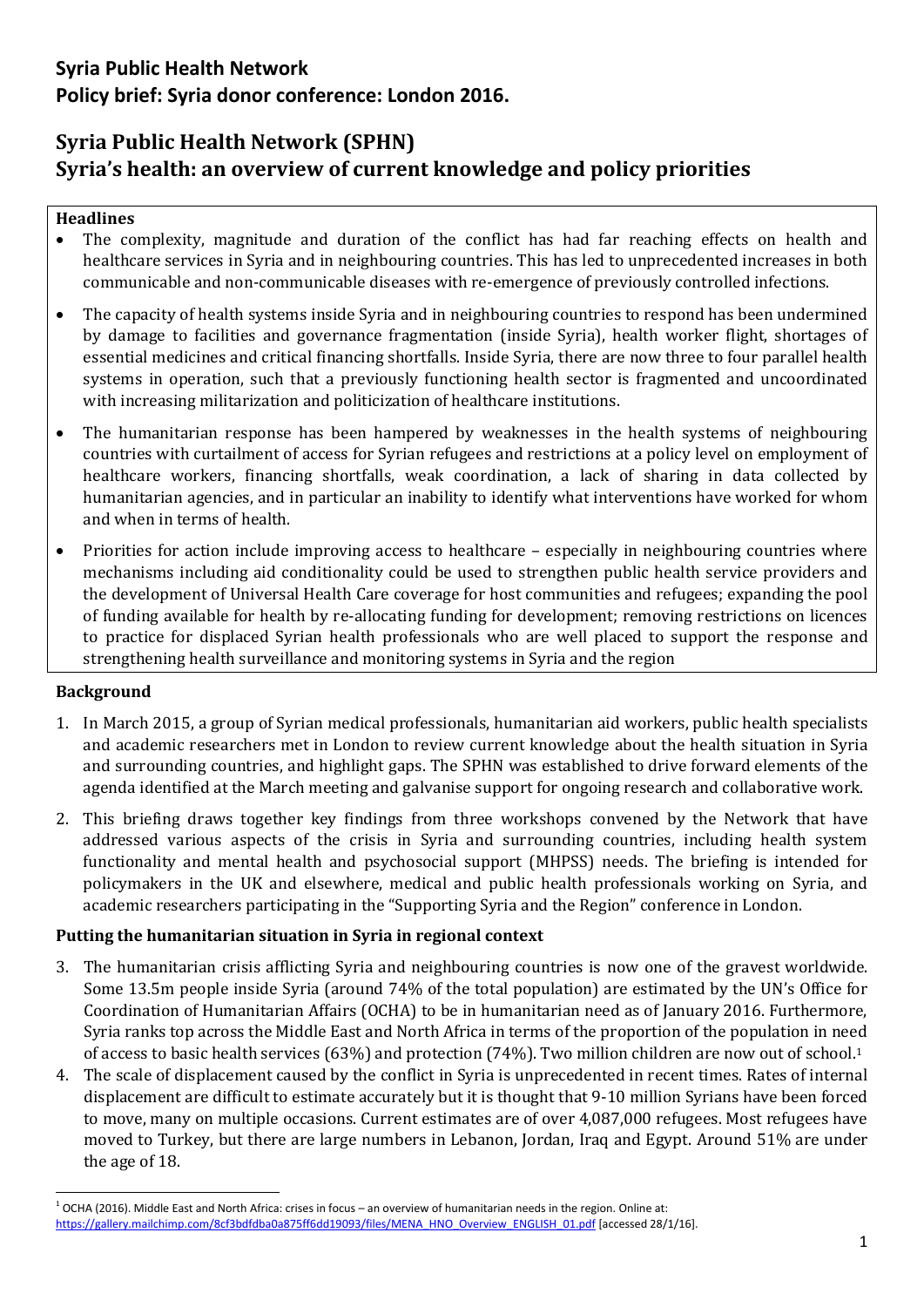#### **The changing burden of disease among Syrians**

- 5. Prior to the beginning of the conflict in March 2011, Syria was a middle-income country with a well-educated, urban population and good health indicator performance. Data to 2010 show comprehensive vaccine coverage, good infant and maternal mortality figures and demonstrate that Syria was on track to meet MDG targets. There was, however, a rising burden of non-communicable disease (NCD).<sup>2</sup>
- 6. The impact of the conflict on health outcomes has been wide ranging. There has been a fall in vaccination coverage from 90% to 52% with cases of measles and polio reported.<sup>3</sup>

**.** 



Figure 1: overview of humanitarian needs across the Middle East and North Africa at the beginning of 2016 (source: OCHA $^{1}$ )

Disruption to waste management and clear water supplies has led to an increase in communicable diseases, particularly those which are water-borne including typhoid, diarrhoeal disease and hepatitis A. NCD burden is rising, in part because the humanitarian health response in Syria and surrounding countries has been fragmented, uncoordinated and has been shaped around a short-term crisis response with little focus on long-term conditions, the disabled, the elderly, mental health or preventative healthcare. This has been compounded by a lack of access to secondary or tertiary healthcare as well as the destruction of health centres inside Syria with estimates suggesting that up to 70% of health facilities are not functioning.

7. From a mental health perspective, many Syrians have experienced prolonged exposure to high levels of psychological stress as a result of displacement, unemployment, hostile reactions from locals in accepting countries, torture, sexual violence and – among children – forced labour and exploitation. Clinic-reported prevalence rates for mental disorder should be treated with caution but indicate high levels of psychosocial distress (42%)<sup>4</sup>, anxiety and depression among refugees in Turkey and Lebanon. PTSD is comparatively rare although some refugee camp-based studies have reported rates of up to 33%5. There is evidence of a recent rise in severe mental disorder. However, data on mental health problems among displaced Syrians outside refugee camp settings is in short supply. This is problematic given that 70-75% of Syrian refugees in Jordan, for example, live outside camps.

#### **The capacity of health systems in Syria and surrounding countries to meet the challenge**

8. The destruction of the healthcare sector and services inside Syria has led to fragmented **governance structures** with at least three systems now running in parallel including government, opposition (Nusra, Free Syrian Army), so-called Islamic State (IS or Daesh) and semi-autonomous Kurdish areas. The Whole of

 $^2$  Taleb ZB, Bahelah R, Fouad FM, Coutts A, Wilcox M, Maziak W. Syria: health in a country undergoing tragic transition. International journal of public health. 2015 Jan;60(1):63-72.

<sup>&</sup>lt;sup>3</sup> Abbara A, K Blanchet, Z Sahloul, F Fouad, A Coutts, W Maziak. The Effect of the Conflict on Syria's Health System and Human Resources for Health. World Health & Population 2015; 16(1): 84–92.

<sup>&</sup>lt;sup>4</sup> Jefee-Bahloul H, Moustafa MK, Shebl FM, Barkil-Oteo A. Pilot assessment and survey of syrian refugees' psychological stress and openness to referral for telepsychiatry (PASSPORT Study). Telemed J E Health. 2014 Oct;20(10):977-9. doi: 10.1089/tmj.2013.0373.

<sup>&</sup>lt;sup>5</sup> Alpak G, Unal A, Bulbul F et al. Post-traumatic stress disorder among Syrian refugees in Turkey: a cross-sectional study. Int J Psychiatry Clin Pract. 2015 Mar;19(1):45-50. doi: 10.3109/13651501.2014.961930.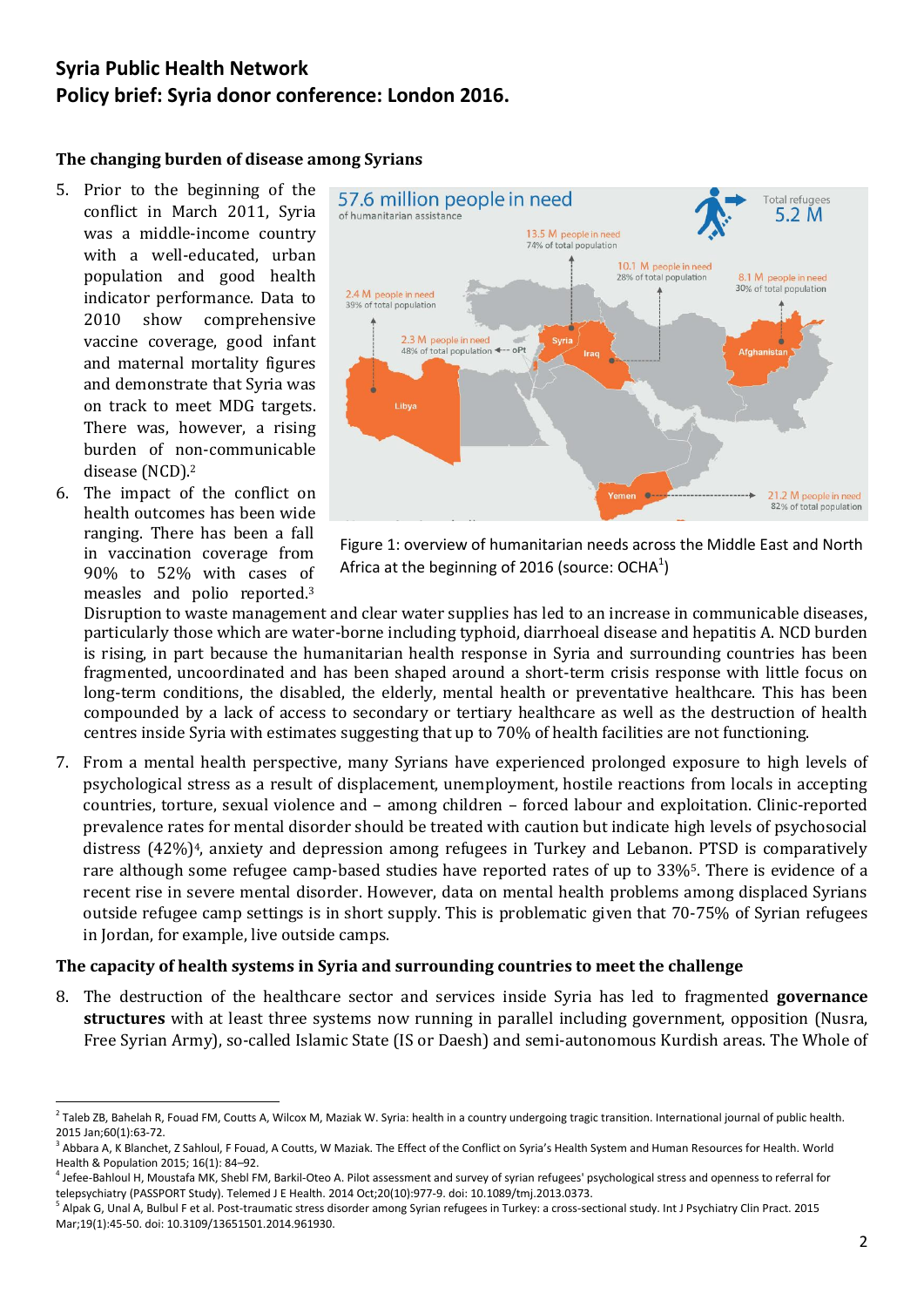Syria approach, though well-intentioned has not been effective due to difficulties co-ordinating the response across these areas.

- 9. Weak **service coordination** is a major challenge in the context of MHPSS. Innovative MHPSS service delivery models are emerging in neighbouring countries, including those led by Medecins du Monde (MdM) in Lebanon. MdM use a case management approach with input from psychotherapists, social workers, and oversight from a technical advisor. Their success may partly be attributable to wider political commitment to mental health in Lebanon exemplified by the National Mental Health Strategy. Services operate most effectively when closely integrated with existing primary and secondary health care provision. Inside Syria, the WHO is working with 10-12 primary health care clinics to improve access to MHPSS in government controlled areas.
- 10. **Access to health services** is a major problem both within Syria and surrounding countries. Health outcomes in neighbouring countries are impacted negatively by legal restrictions (relating to access to registration of refugees, access to employment opportunities in neighbouring countries) which impact on health as well as the dominance of the private providers in countries such as Lebanon which has driven up the financial costs of the response. In Lebanon 85% of the health services are privately owned. It is estimated that 45% of those living outside of the camps in Jordan are unable to register and are therefore not granted access to health services. In Lebanon, registration of Syrian refugees ceased in early 2015 with increased border restrictions.
- 11. Inside Syria, health service delivery has been undermined both by direct damage to facilities (half of the country's public hospitals have been damaged or destroyed, and 27% of primary health facilities are now out of service) and damage to critical infrastructure – including electricity and water supplies – on which health services depend. However, there are important variations in health service delivery across the country with significant differences between government and non-government controlled areas.
- 12. There are critical shortages of **essential medicines** inside Syria, prices of many of which have risen to a level beyond the means of most Syrians. Particular note is made of besieged and difficult to reach areas inside Syria where an estimated 640,200 civilians reside without access to medical or humanitarian aid; in these areas, many of those requiring urgent treatment die due to a lack of basic healthcare, equipment or medicine. Other than a lack of essential medicines, equipment, expertise or humanitarian aid, restricted access to these areas directly impacts healthcare provision.
- 13. From a **workforce** perspective, at least half of healthcare workers (HCWs) have left Syria. Of the remaining, more than half are nurses and few experienced physicians or surgeons remain. For HCWs in Jordan, Lebanon and Turkey, there are limited opportunities for on-going training and restrictions with strict penalties for those found to be working or providing healthcare, even to fellow Syrian refugees. There are particular workforce challenges in mental health: prior to the conflict there were less than 100 psychiatrists across Syria and no psychiatric nurses. There are just 71 psychiatrists in Lebanon today, mostly working in Beirut. Provision in rural and poorer urban areas in Lebanon is fragmented. Some organisations are providing inappropriate care using poorly trained workers – with potentially harmful consequences.
- 14. Strengthening **health information systems (HIS)** and provision of timely, relevant, high-quality data is a priority to ensure the correct identification of current and future health priorities. There have been a number of surveys conducted on refugees' health profiles and use of services with limited evidence on the quality of services provided, access to services, appropriateness of referrals and affordability of care across public and private providers. HISs relevant to NCDs was highlighted as a particular priority. This will impact on quality of healthcare provision and the monitoring and evaluation of interventions. A lack of information from particular areas inside Syria (eg Daesh controlled areas) is highlighted as a particular concern. Use of community-centred healthcare delivery models in order to collect data and participatory feedback loops to address continuity of care and accountability to donor populations is also important.

### **The response to date and gaps identified**

15. There has been a lack of **funding commitment for health** in response plans. The focus is now on livelihoods and education yet health and access to health care are fundamental components that will affect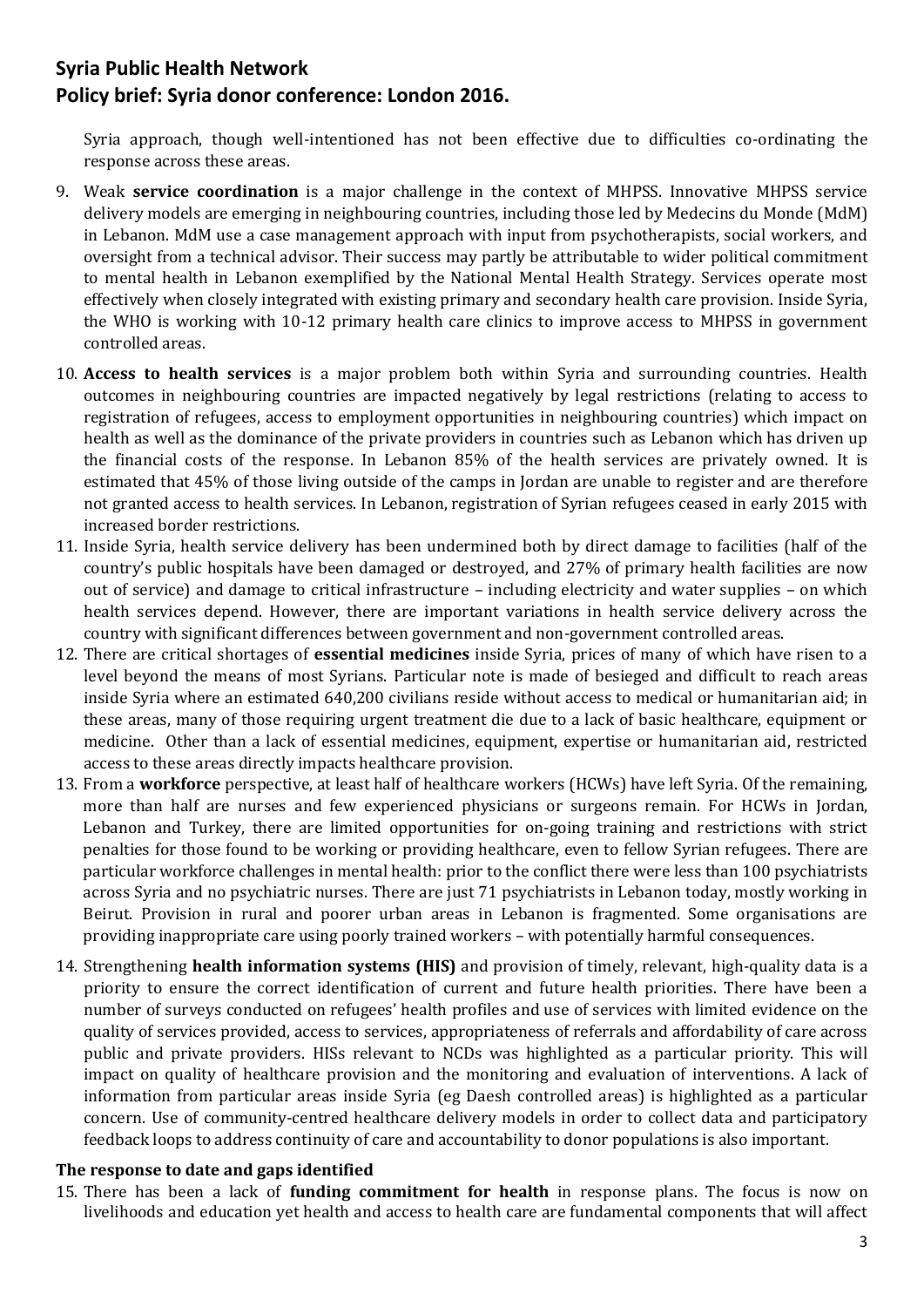the success of these policies and interventions. Practical interventions must be explored in lieu of traditional intervention models – for instance, unemployment is a main source of chronic distress for Syrian refugees, thus there may be good reason to believe that investing in livelihoods programming may improve mental health outcomes at scale more significantly than traditional therapies.

- 16. Gaps include major **shortfalls in routine monitoring and evaluation** systems for health programmes and interventions targeting Syrians inside Syria and in neighbouring countries. There are examples of funded projects and interventions which lack an impact evaluation component or a real-time monitoring system. This makes it very difficult to determine whether programmes are having impact, and undermines the effectiveness of the response.
- 17. In addition, there is a **need for validated interventions** for Syrian populations. In mental health, for example, some interventions that have been validated elsewhere (e.g. Teaching Recovery Techniques, an intervention designed to give children affected by war better coping strategies for psychological stress) show promise, but it is unclear what other service models might be appropriate and implementation research is in short supply. Similarly, tried and tested interventions for broader NCD management in conflict-affected settings are in short supply – implementation research on this topic should be a priority.
- 18. Primary epidemiological work on prevalence of disease is difficult to deliver given the complexity of the situation on the ground, but remains desirable to better inform health needs assessments – although there is good evidence from other conflict and post-conflict situations to offer guidance. However, the **lack of timely, reliable data from functioning HISs** is highlighted as a priority on which to base current and future health needs, assess quality of healthcare provision and humanitarian relief.

### **Recommendations**

- **R1. Commitment to establishing what works, for whom and when:** all those involved in the response should commit to strengthen routine monitoring and impact evaluation of programmes as a matter of course, and ideally to building long-term evaluations into the way that interventions are designed.
- **R2. Improving access to healthcare** for Syrians is an urgent priority. In practical terms this remains enormously challenging inside Syria where disregard by the warring parties for medical facilities and the safety of HCWs has been a persistent problem during the conflict. There are various mechanisms by which improved access could be achieved in neighbouring countries, including application of clearer conditionality on aid to neighbouring countries for development and humanitarian needs relating to the crisis. The drive for Universal Health Coverage (UHC) offers an opportunity to remove legal and financial barriers to access to care, with population-wide benefits.
- **R3. Funding for health** remains a significant problem in the response more generally. The Network believes that a case can be made for re-allocating funding for development to the emergency response given the gravity of the humanitarian situation in Syria and neighbouring countries.
- **R4. Support for healthcare workers' rights to train and work in neighbouring countries** (even on a restricted basis) is essential at policy level, both to provide for Syrian refugees but also to train and maintain the skills of the healthcare workers who would form the future of Syria's health service. Failure to capitalise on the availability of skilled Syrian health professionals to date constitutes a major lost opportunity in the response and one that requires rectification.
- **R5. Revisiting the wider objectives of the response:** the Network recommends a process of 'humanitarian transformation' with a consultation on how fit the global humanitarian response systems and the major international players have been in leading the regional response. This should be based on a thorough and independent review of the current response. In this protracted and complicated conflict which is marked by increasing ethnic and religious tensions and increasing civilian casualties, there needs to be a more long-term vision to bridge humanitarian and development policies with nation-building through health potentially used as a negotiating tool.